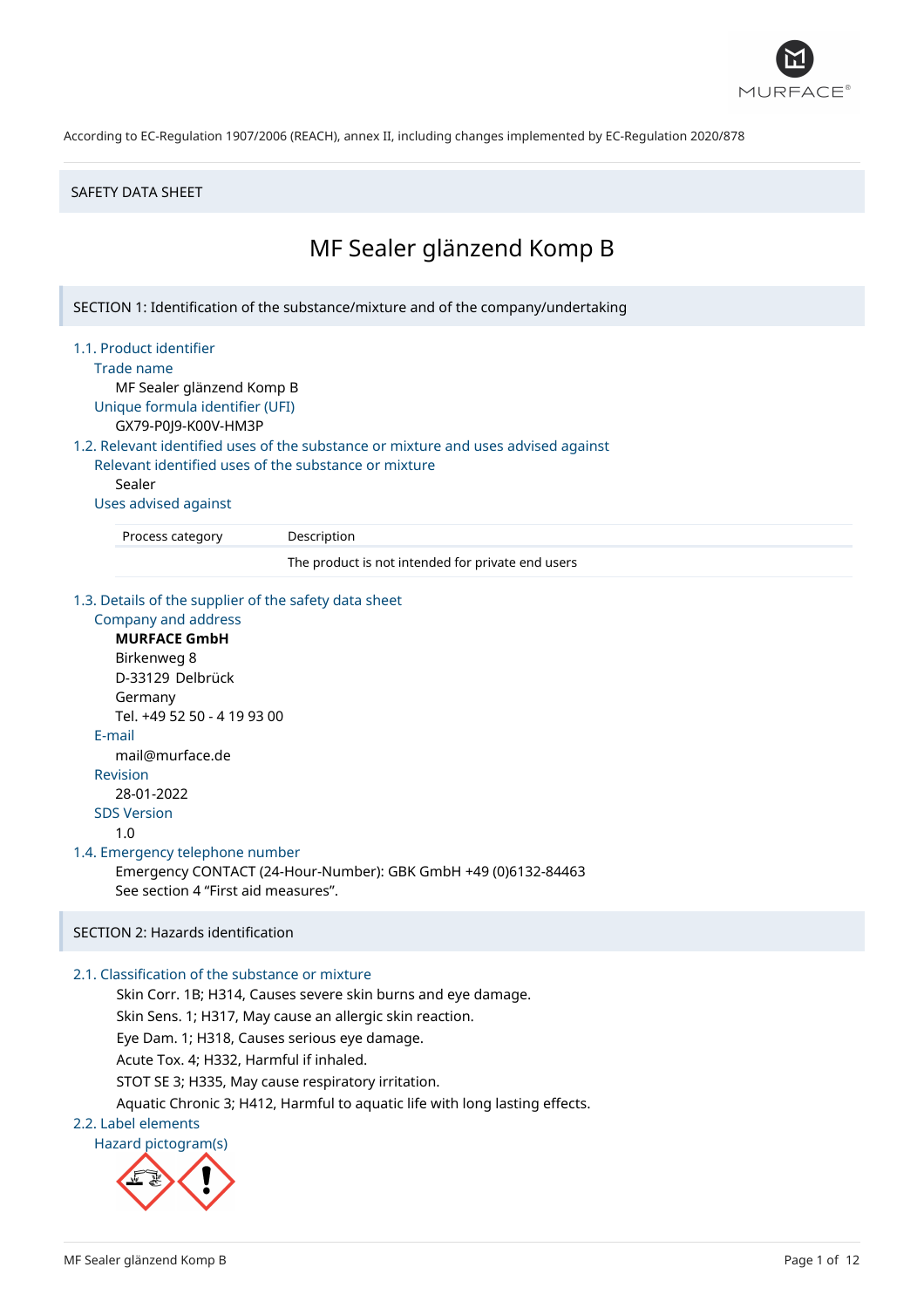

Signal word Danger Hazard statement(s) Causes severe skin burns and eye damage. (H314) May cause an allergic skin reaction. (H317) Harmful if inhaled. (H332) May cause respiratory irritation. (H335) Harmful to aquatic life with long lasting effects. (H412) Safety statement(s) General - Prevention Wear eye protection/protective gloves/protective clothing. (P280) Do not breathe vapour/mist. (P260) Response IF IN EYES: Rinse cautiously with water for several minutes. Remove contact lenses, if present and easy to do. Continue rinsing. (P305+P351+P338) IF ON SKIN (or hair): Take off immediately all contaminated clothing. Rinse skin with water . (P303+P361+P353) **Storage** Store in a well-ventilated place. Keep container tightly closed. (P403+P233) Disposal Dispose of contents/container to an approved waste disposal plant. (P501) Hazardous substances Hexamethylene diisocyanate, oligomers 2-(tricylcoxy) ethyl dihydrogen phosphate 2.3. Other hazards Additional labelling EUH204, Contains isocyanates. May produce an allergic reaction. Additional warnings This mixture/product does not contain any substances considered to meet the criteria classifying them as PBT and/or vPvB. VOC VOC content: 0 g/L MAXIMUM VOC CONTENT (Phase II, category A/i (WB): 140 g/L)

# SECTION 3: Composition/information on ingredients

### 3.2. Mixtures

| Product/substance                            | Identifiers                                                                       | % w/w     | Classification                                                     | Note |
|----------------------------------------------|-----------------------------------------------------------------------------------|-----------|--------------------------------------------------------------------|------|
| Hexamethylene<br>diisocyanate, oligomers     | CAS No.: 28182-81-2<br>EC No.: 500-060-2<br>REACH: 01-2119485796-17<br>Index No.: | $< 90\%$  | Skin Sens. 1, H317<br>Acute Tox. 4, H332<br><b>STOT SE 3, H335</b> |      |
| 2-(tricylcoxy) ethyl<br>dihydrogen phosphate | CAS No.: 9046-01-9<br>EC No.: 618-558-4<br>REACH:<br>Index No.:                   | $1 - 5\%$ | Skin Irrit. 2, H315<br>Eye Dam. 1, H318<br>Aquatic Chronic 2, H411 |      |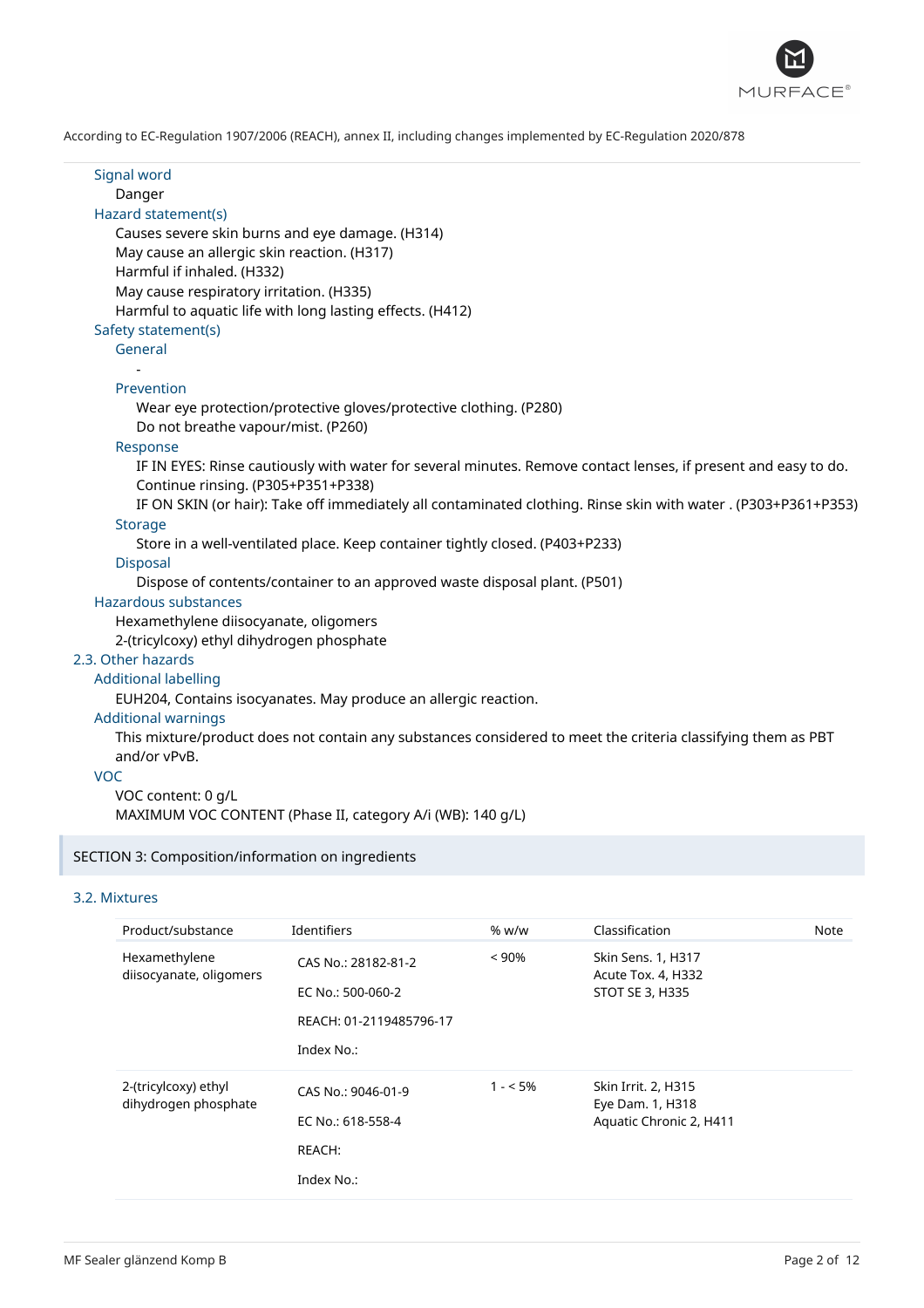

-----

See full text of H-phrases in section 16. Occupational exposure limits are listed in section 8, if these are available. Other information

No special

# SECTION 4: First aid measures

# 4.1. Description of first aid measures

### General information

In the case of accident: Contact a doctor or casualty department – take the label or this safety data sheet. Contact a doctor if in doubt about the injured person's condition or if the symptoms persist. Never give an unconscious person water or other drink.

### Inhalation

Upon breathing difficulties or irritation of the respiratory tract: Bring the injured person into fresh air. Make sure the injured person is continuously monitored. Prevent shock by keeping the injured person warm and calm. If breathing ceases, give mouth-to-mouth resuscitation. If unconscious, roll the injured person into recovery position. Call an ambulance.

### Skin contact

Remove contaminated clothing and shoes immediately. Ensure to wash exposed skin thoroughly with water and soap. Skin cleanser can be used. DO NOT use solvents or thinners.

If skin irritation occurs: Get medical advice/attention.

### Eye contact

Upon irritation of the eye: Remove contact lenses. Flush eyes with plenty of water or salt water (20-30°C) for at least 15 minutes and continue until irritation stops. Make sure you flush under the upper and lower eyelids. Seek medical assistance immediately and continue flushing during transport.

#### Ingestion

In the case of ingestion, contact a doctor immediately. If the person is conscious, give them water. DO NOT try to induce vomiting, unless this is recommended by a doctor. Hold head facing down to prevent vomit returning mouth and throat. Prevent shock by keeping the injured person warm and calm. Initiate immediate resuscitation if breathing stops. If unconscious, roll the injured person into recovery position. Call an ambulance.

### Burns

### Not applicable

### 4.2. Most important symptoms and effects, both acute and delayed

Tissue-damaging effects: This product contains substances with skin corrosive properties. Inhaled vapour or aerosols may produce adverse effects to lungs, -irritations and burns in the respiratory organs -as well as coughing. Dermal contact and contact with the eye cause irreversible effects.

Sensitisation: This product contains substances, which may trigger allergic reaction upon dermal contact. Manifestation of allergic reactions typically takes place within 12-72 hours after exposure.

Sensitisation: This product contains substances, which may produce an allergic reaction through inhalation. The allergic reaction typically takes place within an hour after exposure. The reaction results in an inflammatory reaction to the lungs.

Irritation effects: This product contains substances, which may cause irritation upon exposure to skin, eyes or lungs. Exposure may result in an increased absorption potential of other hazardous substances at the area of exposure.

### 4.3. Indication of any immediate medical attention and special treatment needed

### IF exposed or concerned:

Get immediate medical advice/attention.

If skin irritation or rash occurs: Get medical advice/attention.

### Information to medics

Bring this safety data sheet or the label from this product.

### SECTION 5: Firefighting measures

### 5.1. Extinguishing media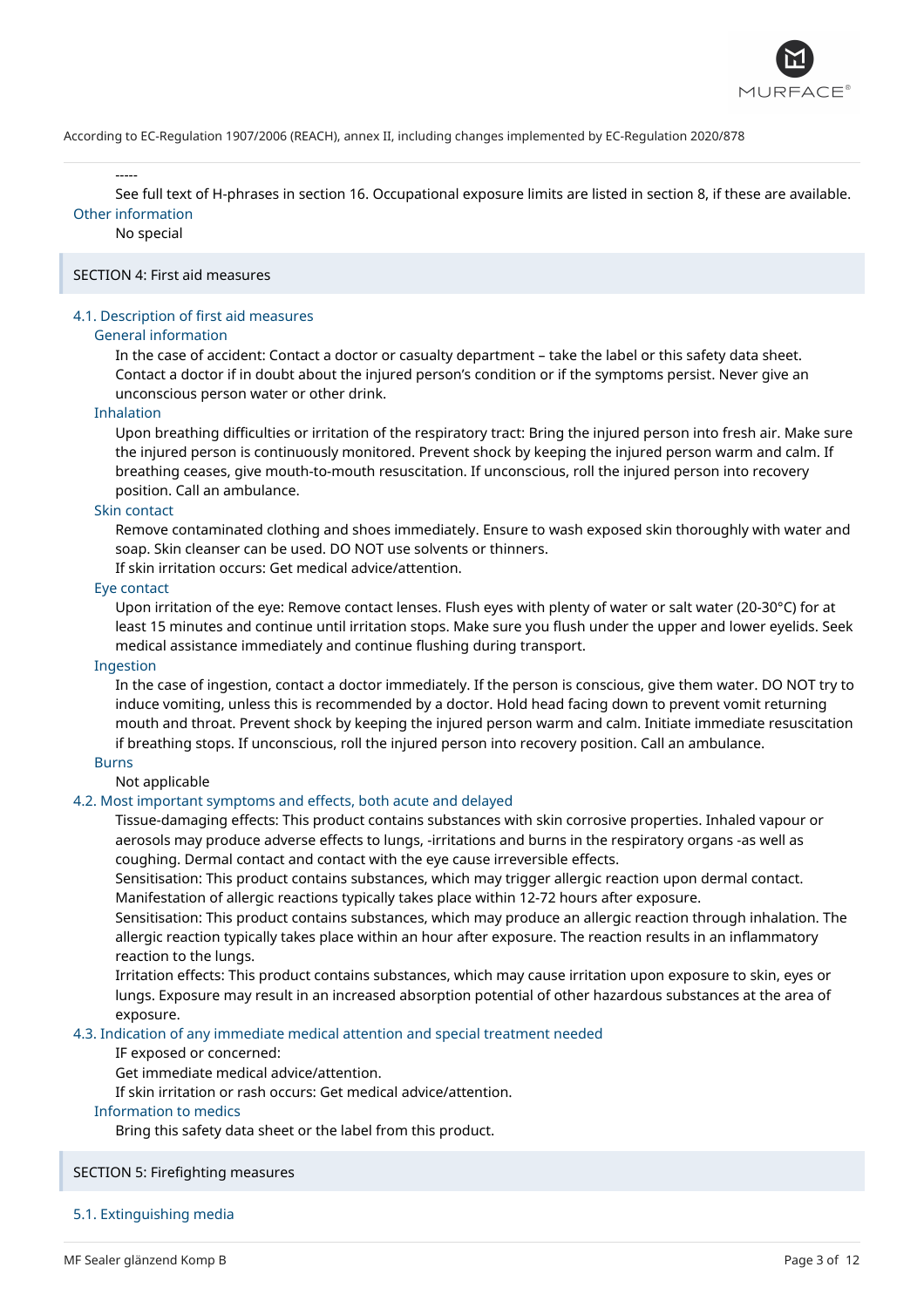

Suitable extinguishing media: Alcohol-resistant foam, carbon dioxide, powder, water mist.

Unsuitable extinguishing media: Waterjets should not be used, since they can spread the fire.

# 5.2. Special hazards arising from the substance or mixture

Fire will result in dense smoke. Exposure to combustion products may harm your health. Closed containers, which are exposed to fire, should be cooled with water. Do not allow fire-extinguishing water to enter the sewage system and nearby surface waters.

If the product is exposed to high temperatures, e.g. in the event of fire, dangerous decomposition compounds are produced. These are:

Nitrogen oxides (NO<sub>x</sub>)

Carbon oxides (CO / CO2).

# 5.3. Advice for firefighters

Wear self-contained breathing apparatus and protective clothing to prevent contact. Upon direct exposure contact The National Poisons Information Service (dial 111, 24 h service) in order to obtain further advice.

SECTION 6: Accidental release measures

### 6.1. Personal precautions, protective equipment and emergency procedures

Avoid direct contact with spilled substances.

Avoid inhalation of vapours from spilled material.

### 6.2. Environmental precautions

Avoid discharge to lakes, streams, sewers, etc. In the event of leakage to the surroundings, contact local environmental authorities.

### 6.3. Methods and material for containment and cleaning up

Limit spillage and collect using granular absorbent or similar materials, and dispose of it in accordance with the regulations on dangerous waste.

Use sand, earth, vermiculite, diatomaceous earth to contain and collect non-combustible absorbent materials and place in container for disposal, according to local regulations.

To the extent possible cleaning is performed with normal cleaning agents. Avoid use of solvents.

# 6.4. Reference to other sections

See section 13 on "Disposal considerations" in regard of handling of waste.

See section 8 "Exposure controls/personal protection" for protective measures.

SECTION 7: Handling and storage

### 7.1. Precautions for safe handling

It is recommended to install waste collection trays in order to prevent emissions to the waste water system and surrounding environment.

Avoid direct contact with the product.

Smoking, drinking and consumption of food is not allowed in the work area.

See section 8 "Exposure controls/personal protection" for information on personal protection.

# 7.2. Conditions for safe storage, including any incompatibilities

Containers that have been opened must be carefully resealed and kept upright to prevent leakage.

### Recommended storage material

Keep only in original packaging.

### Storage temperature

Room temperature 18 to 23°C (Storage on stock, 3 to 8°C)

### Incompatible materials

Strong acids, strong bases, strong oxidizing agents, and strong reducing agents.

### 7.3. Specific end use(s)

This product should only be used for applications quoted in section 1.2

SECTION 8: Exposure controls/personal protection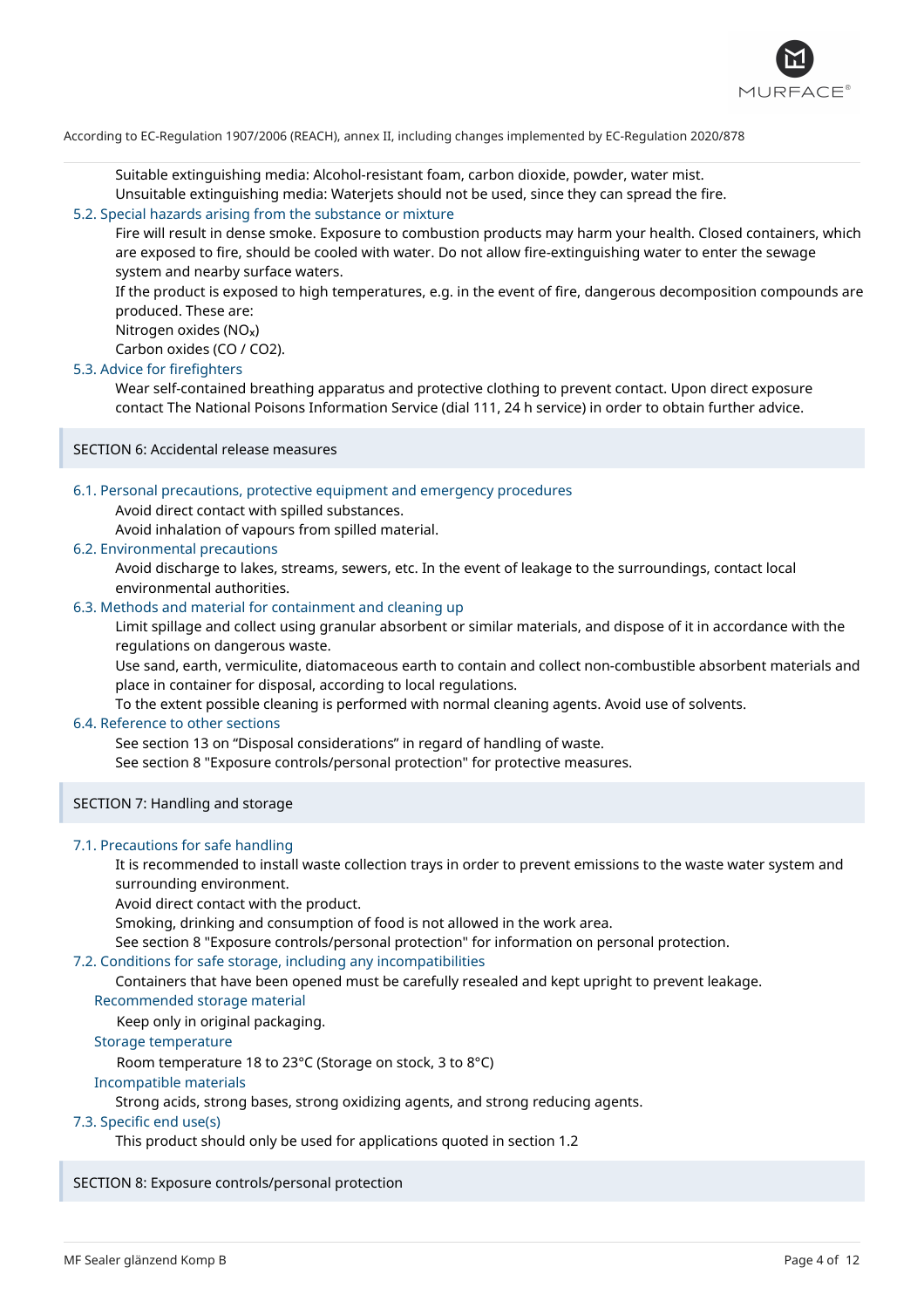

### 8.1. Control parameters

No substances are listed in the national list of substances with an occupational exposure limit.

### DNEL

| Product/substance<br><b>DNEL</b><br>Route of exposure<br>Duration | Hexamethylene diisocyanate, oligomers<br>1 mg/m $3$<br>Inhalation<br>Short term - Local effects - Workers |
|-------------------------------------------------------------------|-----------------------------------------------------------------------------------------------------------|
| Product/substance                                                 | Hexamethylene diisocyanate, oligomers                                                                     |
| <b>DNEL</b>                                                       | $0,5 \,\mathrm{mq/m^3}$                                                                                   |
| Route of exposure                                                 | Inhalation                                                                                                |
| Duration                                                          | Long term - Local effects - Workers                                                                       |

# PNEC

| Product/substance<br><b>PNEC</b><br>Route of exposure<br>Duration of Exposure | Hexamethylene diisocyanate, oligomers<br>26670 mg/kg<br>Marine water sediment |
|-------------------------------------------------------------------------------|-------------------------------------------------------------------------------|
| Product/substance<br><b>PNEC</b><br>Route of exposure<br>Duration of Exposure | Hexamethylene diisocyanate, oligomers<br>266700 mg/kg<br>Freshwater sediment  |
| Product/substance<br><b>PNEC</b><br>Route of exposure<br>Duration of Exposure | Hexamethylene diisocyanate, oligomers<br>0,0127 mg/L<br>Marine water          |
| Product/substance<br><b>PNEC</b><br>Route of exposure<br>Duration of Exposure | Hexamethylene diisocyanate, oligomers<br>0,127 mg/L<br>Freshwater             |
| Product/substance<br>PNEC<br>Route of exposure<br>Duration of Exposure        | Hexamethylene diisocyanate, oligomers<br>53182 mg/kg<br>Soil                  |

### 8.2. Exposure controls

Control is unnecessary if the product is used as intended.

# General recommendations

Smoking, drinking and consumption of food is not allowed in the work area.

### Exposure scenarios

There are no exposure scenarios implemented for this product.

# Exposure limits

Occupational exposure limits have not been defined for the substances in this product.

# Appropriate technical measures

Apply standard precautions during use of the product. Avoid inhalation of vapours.

# Hygiene measures

In between use of the product and at the end of the working day all exposed areas of the body must be washed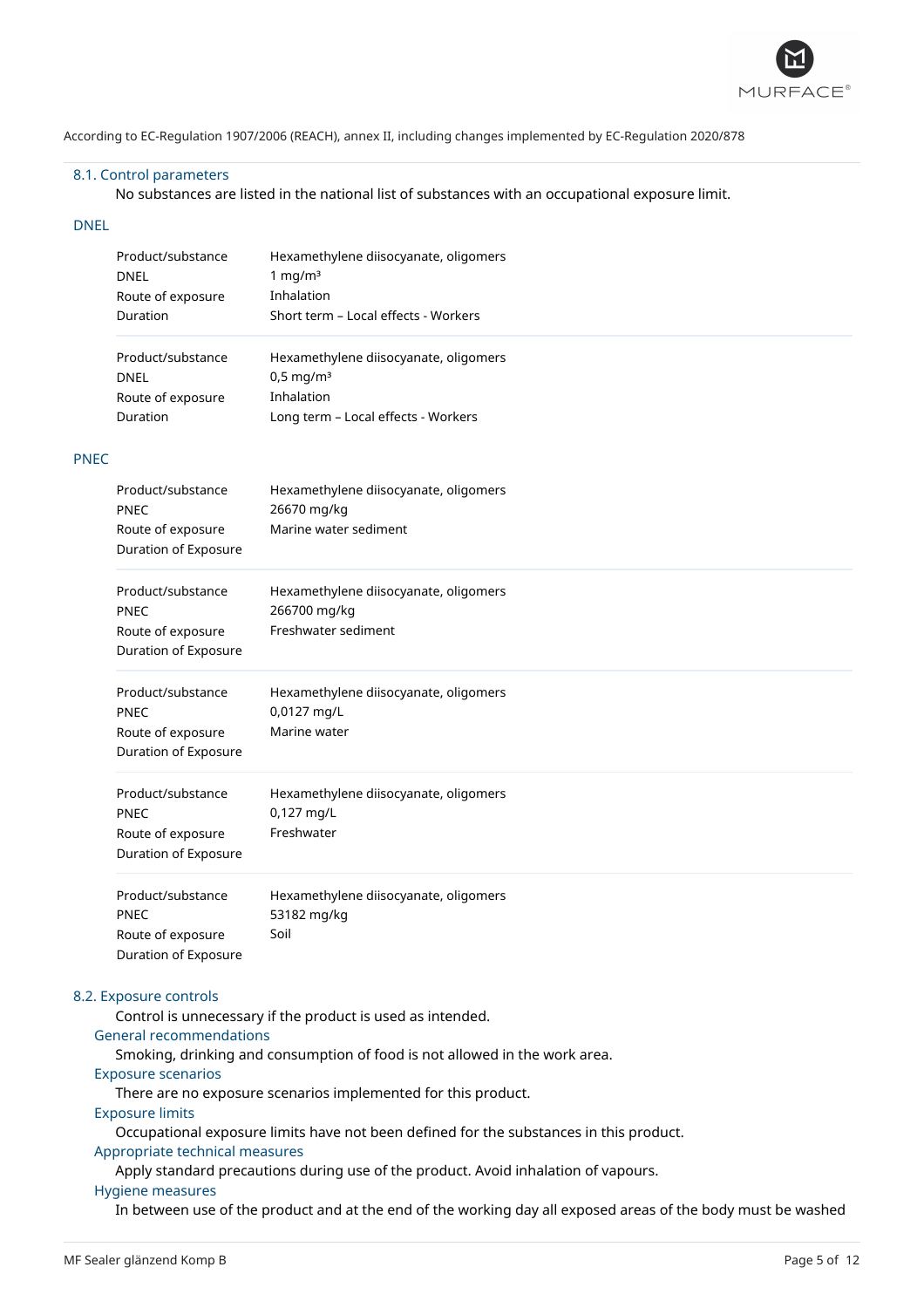

#### thoroughly. Always wash hands, forearms and face.

Measures to avoid environmental exposure

Keep damming materials near the workplace. If possible, collect spillage during work.

Individual protection measures, such as personal protective equipment

#### **Generally**

Use only CE marked protective equipment. No specific requirements

# Respiratory Equipment

| Type | Class                  | Colour | Standards |                                             |
|------|------------------------|--------|-----------|---------------------------------------------|
| A    | Class 1 (low capacity) | Brown  | EN14387   | $\widehat{\omega}$<br>$\blacktriangleright$ |

#### Skin protection

| Recommended                                 | Type/Category | <b>Standards</b>         |         |
|---------------------------------------------|---------------|--------------------------|---------|
| Dedicated work clothing -<br>should be worn |               | $\overline{\phantom{a}}$ | d<br>Πľ |

# Hand protection

| Material | Glove thickness<br>(mm) | Breakthrough time<br>(min.) | Standards                         |            |
|----------|-------------------------|-----------------------------|-----------------------------------|------------|
| Nitrile  | 0.4                     | > 240                       | EN374-2, EN374-3,<br><b>EN388</b> | $\sqrt{m}$ |

# Eye protection

| Type                                       | <b>Standards</b> |   |
|--------------------------------------------|------------------|---|
| Safety glasses with side EN166<br>shields. |                  | J |

### SECTION 9: Physical and chemical properties

```
9.1. Information on basic physical and chemical properties
 Physical state
    Liquid
 Colour
    Colourless
 Odour / Odour threshold
    Mild
pH
    Testing not relevant or not possible due to nature of the product.
 Density (g/cm<sup>3</sup>)
    1.15 (23 °C)
 Kinematic viscosity
    1600 - 2400 mPa.s (25 °C)
 Particle characteristics
    Does not apply to liquids.
```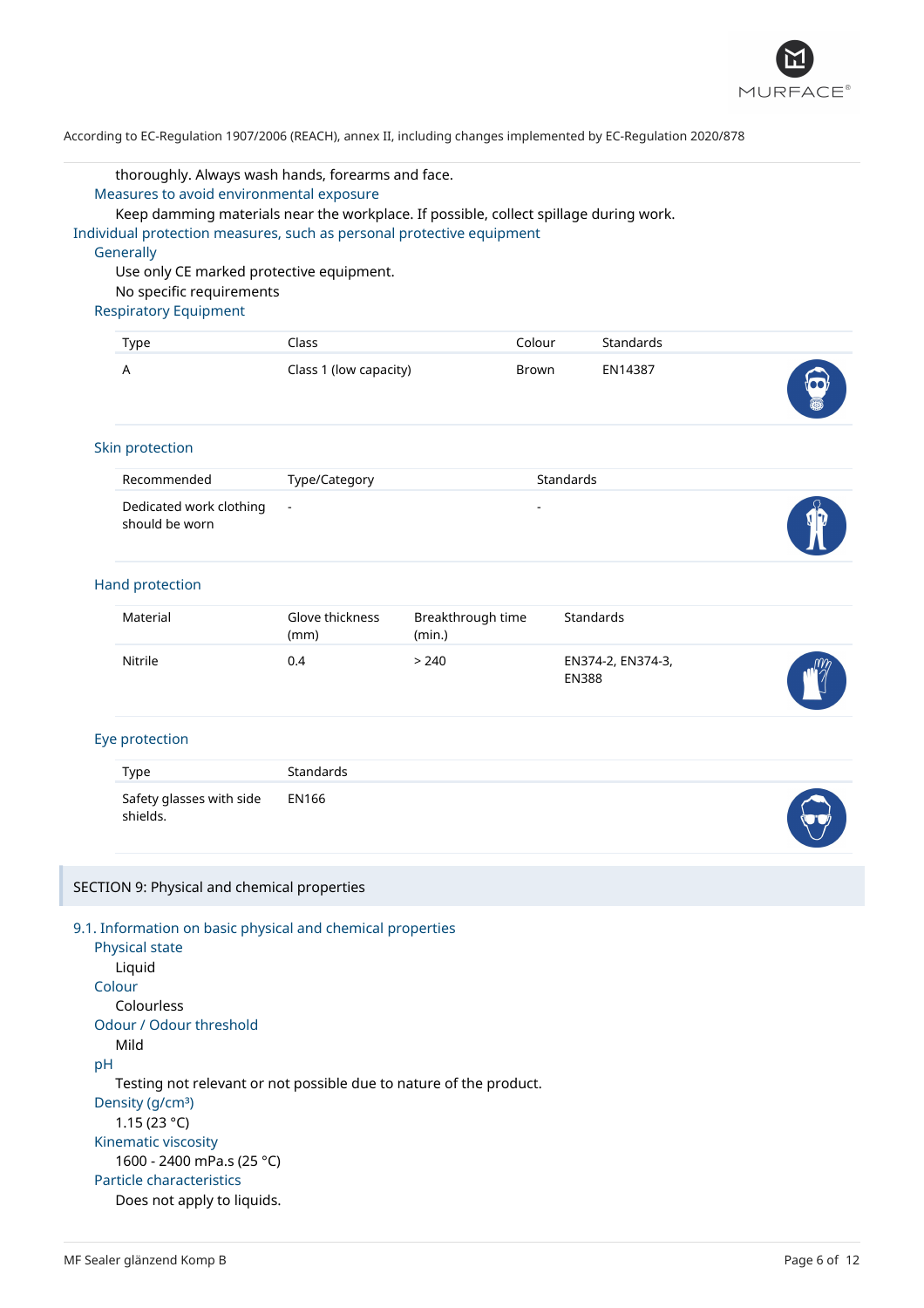

Phase changes Melting point/Freezing point (°C) Testing not relevant or not possible due to nature of the product. Softening point/range (waxes and pastes) (°C) Does not apply to liquids. Boiling point (°C) Testing not relevant or not possible due to nature of the product. Vapour pressure Testing not relevant or not possible due to nature of the product. Relative vapour density Testing not relevant or not possible due to nature of the product. Decomposition temperature (°C) Testing not relevant or not possible due to nature of the product. Data on fire and explosion hazards Flash point (°C) 106 °C Ignition (°C) Testing not relevant or not possible due to nature of the product. Auto flammability (°C) Testing not relevant or not possible due to nature of the product. Lower and upper explosion limit (% v/v) Testing not relevant or not possible due to nature of the product. **Solubility** Solubility in water Testing not relevant or not possible due to nature of the product. n-octanol/water coefficient Testing not relevant or not possible due to nature of the product. Solubility in fat (g/L) Testing not relevant or not possible due to nature of the product. 9.2. Other information VOC (g/L)  $\Omega$ Other physical and chemical parameters No data available SECTION 10: Stability and reactivity 10.1. Reactivity No data available 10.2. Chemical stability The product is stable under the conditions, noted in section 7 "Handling and storage". 10.3. Possibility of hazardous reactions No special 10.4. Conditions to avoid No special 10.5. Incompatible materials Strong acids, strong bases, strong oxidizing agents, and strong reducing agents. 10.6. Hazardous decomposition products The product is not degraded when used as specified in section 1.

# SECTION 11: Toxicological information

# 11.1. Information on hazard classes as defined in Regulation (EC) No 1272/2008 Acute toxicity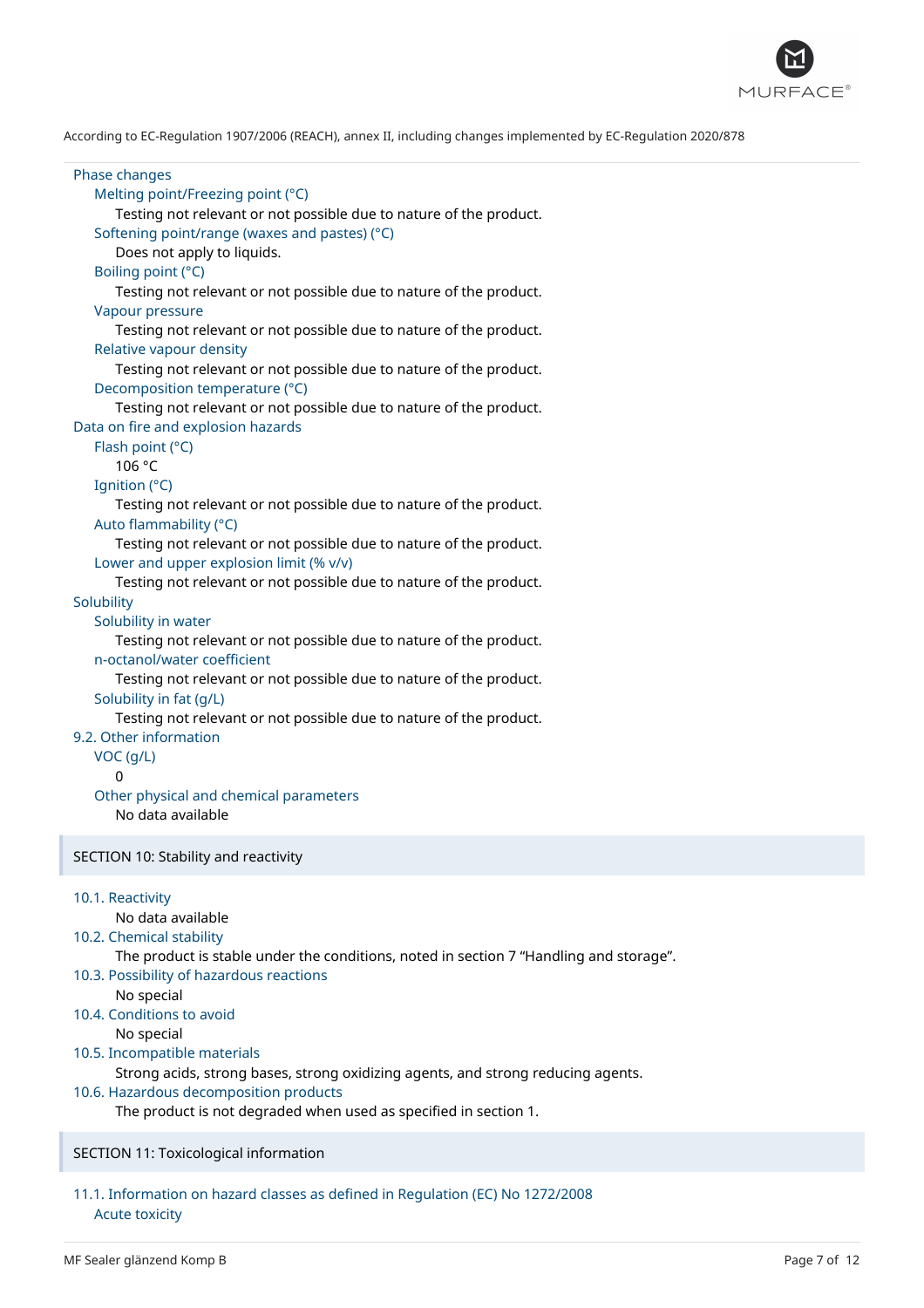

|                   | Product/substance<br><b>Test method</b>                           | Hexamethylene diisocyanate, oligomers                             |  |
|-------------------|-------------------------------------------------------------------|-------------------------------------------------------------------|--|
|                   | Species                                                           |                                                                   |  |
|                   | Route of exposure                                                 | inhalativ Aerosol                                                 |  |
|                   | Test                                                              | <b>ATE</b>                                                        |  |
|                   | Result                                                            | 1,5 mg/L                                                          |  |
| Other information |                                                                   |                                                                   |  |
|                   |                                                                   |                                                                   |  |
|                   | Product/substance                                                 | Hexamethylene diisocyanate, oligomers                             |  |
|                   | <b>Test method</b>                                                |                                                                   |  |
|                   | Species                                                           |                                                                   |  |
|                   | Route of exposure                                                 | inhalativ Dampf                                                   |  |
|                   | Test                                                              | <b>ATE</b>                                                        |  |
|                   | Result                                                            | 11 mg/L                                                           |  |
|                   | Other information                                                 |                                                                   |  |
|                   | Product/substance<br>Test method                                  | Hexamethylene diisocyanate, oligomers                             |  |
|                   | Species                                                           | Rabbit                                                            |  |
|                   | Route of exposure                                                 | Dermal                                                            |  |
|                   | Test                                                              | LD50                                                              |  |
|                   | Result                                                            | 2000 mg/kg                                                        |  |
|                   | Other information                                                 |                                                                   |  |
|                   |                                                                   |                                                                   |  |
|                   | Product/substance                                                 | Hexamethylene diisocyanate, oligomers                             |  |
|                   | Test method                                                       | <b>OECD 423</b>                                                   |  |
|                   | Species                                                           | Rat                                                               |  |
|                   | Route of exposure                                                 | Oral                                                              |  |
|                   | Test                                                              | LD50                                                              |  |
|                   | Result                                                            | 2500 mg/kg                                                        |  |
|                   | Other information                                                 |                                                                   |  |
|                   |                                                                   |                                                                   |  |
|                   | Harmful if inhaled.                                               |                                                                   |  |
|                   | Skin corrosion/irritation                                         |                                                                   |  |
|                   | Causes severe skin burns and eye damage.                          |                                                                   |  |
|                   | Serious eye damage/irritation                                     |                                                                   |  |
|                   | Causes serious eye damage.                                        |                                                                   |  |
|                   | <b>Respiratory sensitisation</b>                                  |                                                                   |  |
|                   |                                                                   | Based on available data, the classification criteria are not met. |  |
|                   | Skin sensitisation                                                |                                                                   |  |
|                   | May cause an allergic skin reaction.                              |                                                                   |  |
|                   | Germ cell mutagenicity                                            |                                                                   |  |
|                   | Based on available data, the classification criteria are not met. |                                                                   |  |
|                   | Carcinogenicity                                                   |                                                                   |  |
|                   |                                                                   | Based on available data, the classification criteria are not met. |  |
|                   | Reproductive toxicity                                             |                                                                   |  |
|                   | Based on available data, the classification criteria are not met. |                                                                   |  |
|                   | STOT-single exposure                                              |                                                                   |  |
|                   | May cause respiratory irritation.                                 |                                                                   |  |
|                   | STOT-repeated exposure                                            |                                                                   |  |
|                   |                                                                   | Based on available data, the classification criteria are not met. |  |
|                   | <b>Aspiration hazard</b>                                          |                                                                   |  |
|                   |                                                                   |                                                                   |  |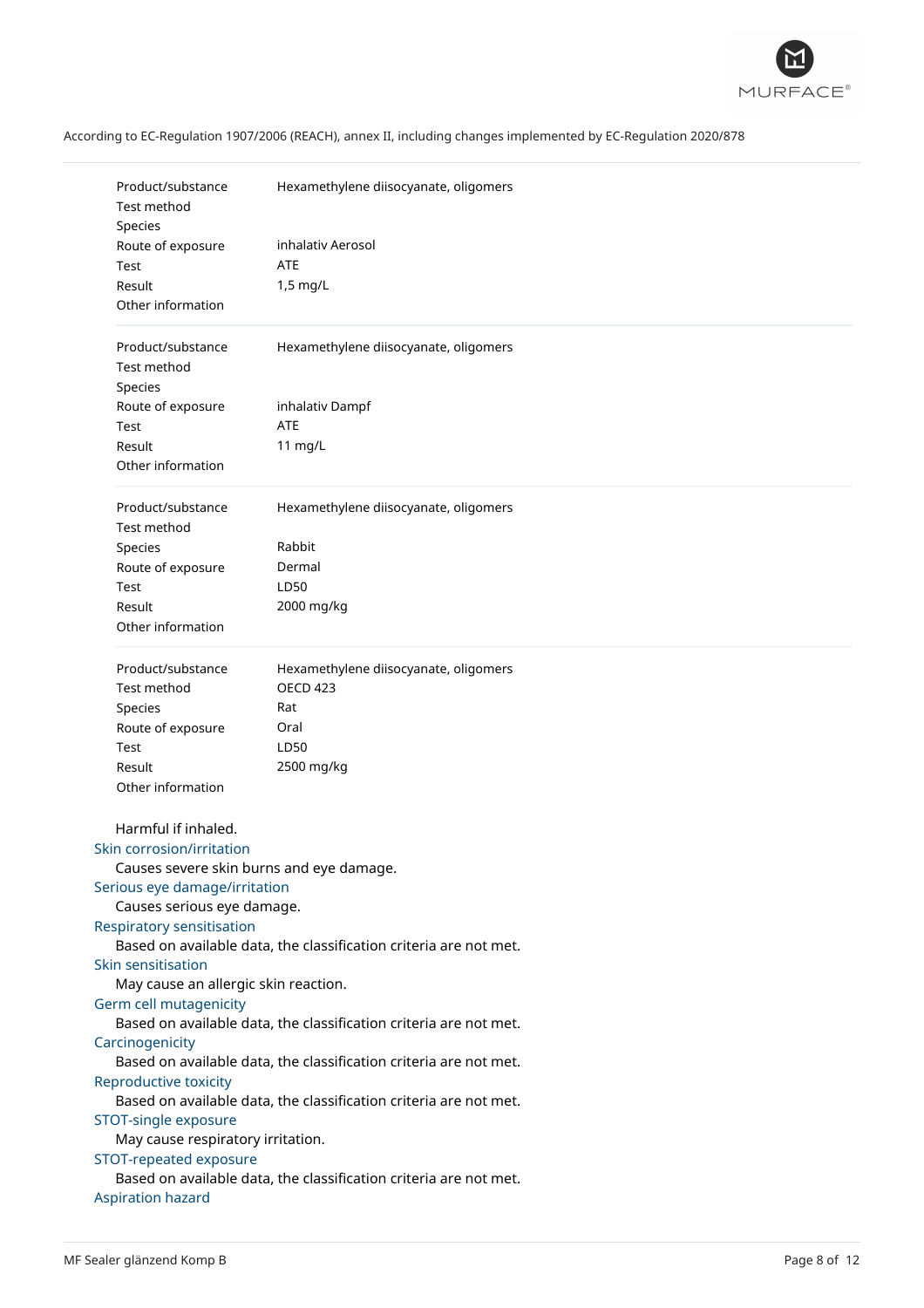

Based on available data, the classification criteria are not met.

11.2. Information on other hazards

# Long term effects

Tissue-damaging effects: This product contains substances with skin corrosive properties. Inhaled vapour or aerosols may produce adverse effects to lungs, -irritations and burns in the respiratory organs -as well as coughing. Dermal contact and contact with the eye cause irreversible effects.

Endocrine disrupting properties

No special

Other information

No special

### SECTION 12: Ecological information

# 12.1. Toxicity

| Product/substance | Hexamethylene diisocyanate, oligomers |
|-------------------|---------------------------------------|
| Test method       | <b>OECD 201</b>                       |
| <b>Species</b>    | Algae                                 |
| Compartment       |                                       |
| Duration          | 72 hours                              |
| Test              | ErC50                                 |
| Result            | 1000 mg/L                             |
| Other information |                                       |

### 12.2. Persistence and degradability

| Product/substance | Hexamethylene diisocyanate, oligomers |
|-------------------|---------------------------------------|
| Biodegradable     | N٥                                    |
| Test method       | <b>OECD 301 D</b>                     |
| Result            |                                       |

# 12.3. Bioaccumulative potential

| Product/substance | Hexamethylene diisocyanate, oligomers |
|-------------------|---------------------------------------|
| Test method       |                                       |
| Potential         | No data available                     |
| bioaccumulation   |                                       |
| LogPow            | 5.54                                  |
| <b>BCF</b>        | No data available                     |
| Other information |                                       |

## 12.4. Mobility in soil

No data available

12.5. Results of PBT and vPvB assessment

This mixture/product does not contain any substances considered to meet the criteria classifying them as PBT and/or vPvB.

# 12.6. Endocrine disrupting properties

# No special

# 12.7. Other adverse effects

This product contains substances that are toxic to the environment. May result in adverse effects to aquatic organisms.

This product contains substances, which may cause adverse long-term effects to the aquatic environment.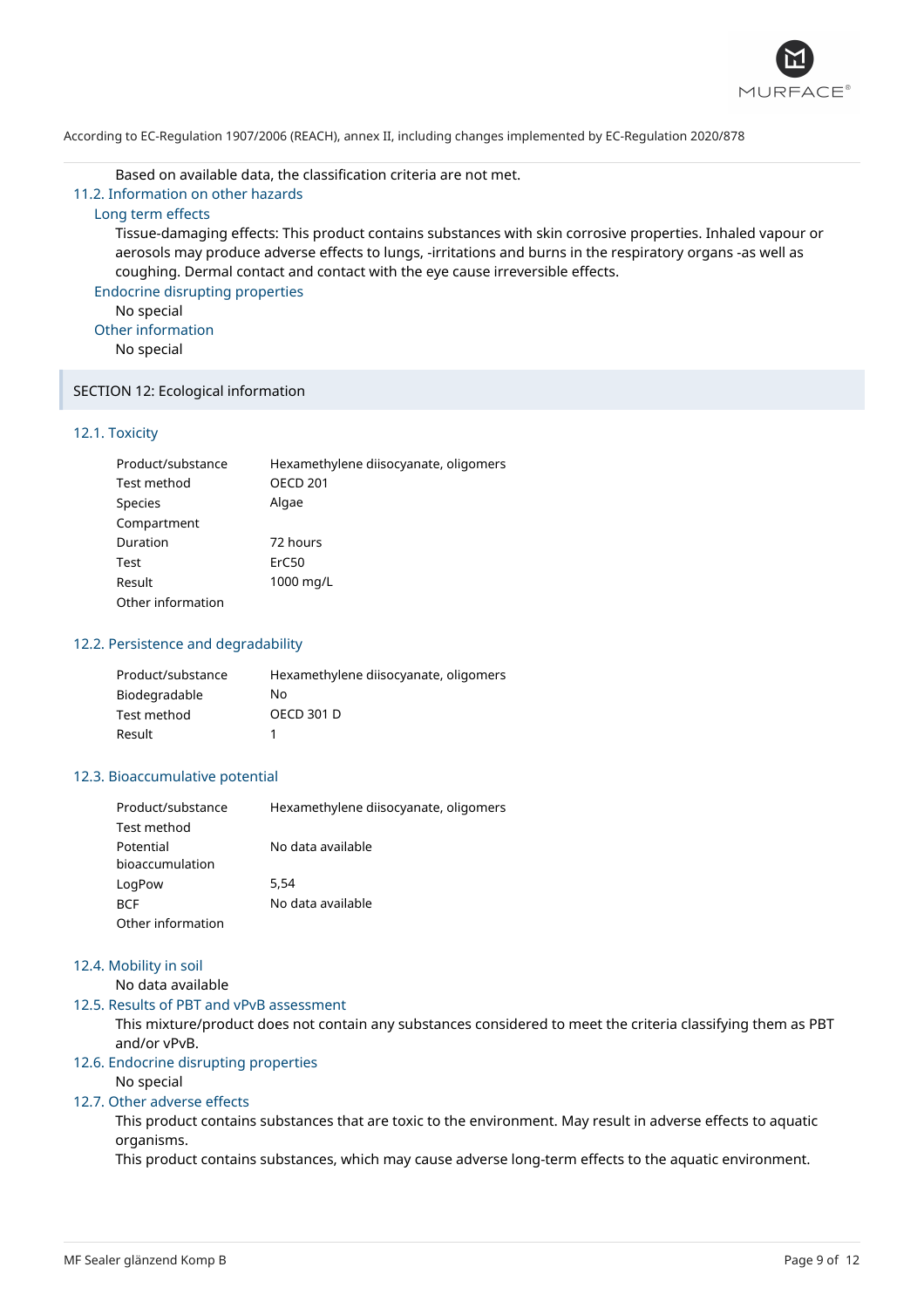

SECTION 13: Disposal considerations

### 13.1. Waste treatment methods

Product is covered by the regulations on hazardous waste. HP 5 - Specific Target Organ Toxicity (STOT)/Aspiration Toxicity HP 6 - Acute toxicity HP 8 – Corrosive HP 13 – Sensitising Dispose of contents/container to an approved waste disposal plant. Regulation (EU) No 1357/2014 of 18 December 2014 on waste.

### EWC code

15 01 10\* Packaging containing residues of or contaminated by dangerous substances

08 01 11\* Waste paint and varnish containing organic solvents or other dangerous substances

### Specific labelling

Not applicable

### Contaminated packing

Packaging containing residues of the product must be disposed of similarly to the product.

SECTION 14: Transport information

### 14.1. - 14.4.

Not dangerous goods according to ADR, IATA and IMDG.

ADR/RID

No

Not applicable

# IMDG

Not applicable

# MARINE POLLUTANT

IATA

Not applicable

14.5. Environmental hazards

Not applicable

- 14.6. Special precautions for user Not applicable
- 14.7. Maritime transport in bulk according to IMO instruments No data available

# SECTION 15: Regulatory information

# 15.1. Safety, health and environmental regulations/legislation specific for the substance or mixture

# Restrictions for application

Restricted to professional users.

People under the age of 18 shall not be exposed to this product.

Demands for specific education

Use of this product requires dedicated training in work with polyurethane and epoxy products.

# SEVESO - Categories / dangerous substances

Not applicable

# Additional information

Not applicable

# Sources

The Management of Health and Safety at Work Regulations 1999 2005 No. 2773 ENVIRONMENTAL PROTECTION: The Volatile Organic Compounds in Paints, Varnishes and Vehicle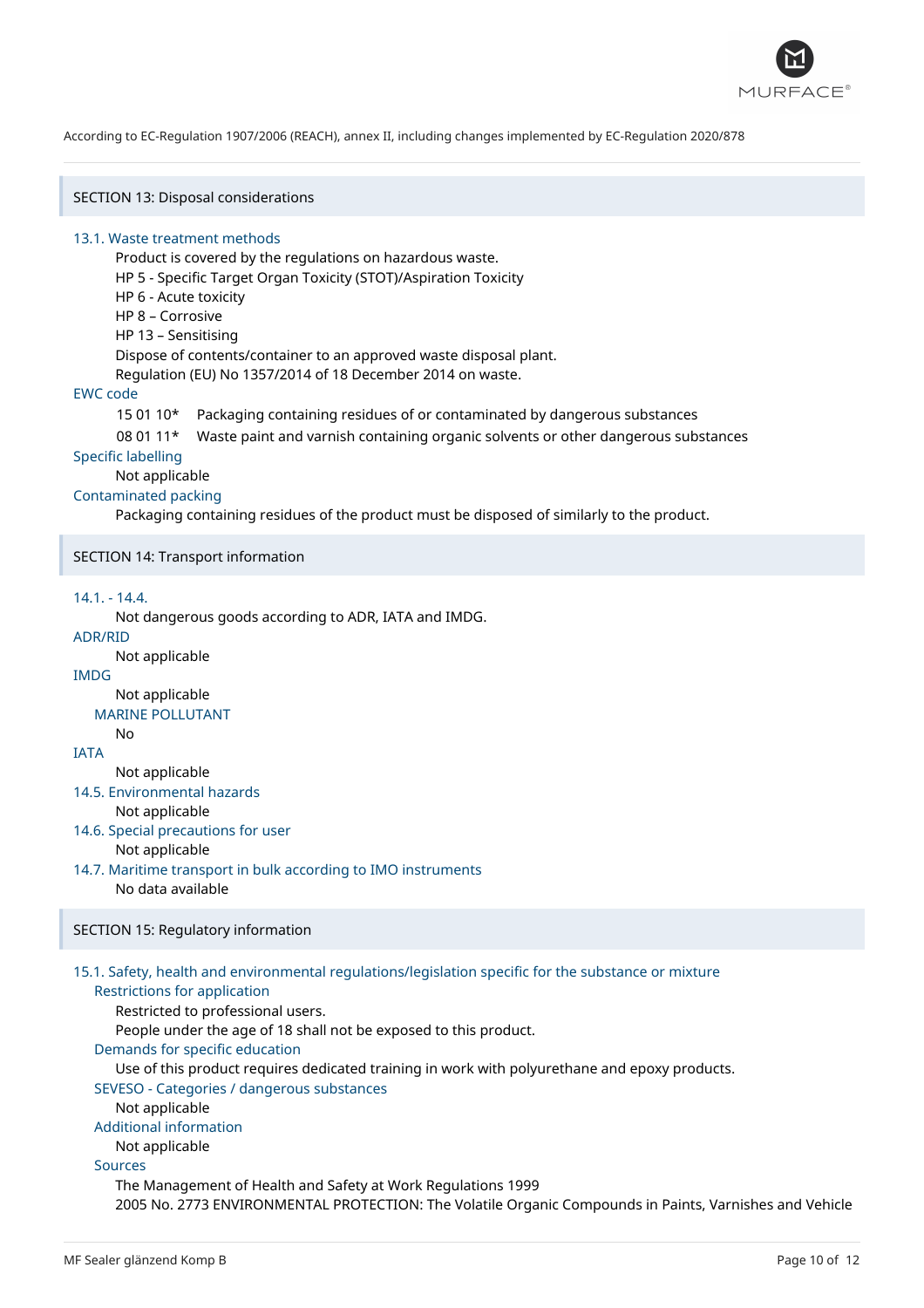

Refinishing Products Regulations 2005. Regulation (EU) No 1357/2014 of 18 December 2014 on waste. CLP Regulation (EC) No 1272/2008, as retained and amended in UK law. EC-Regulation 1907/2006 (REACH), as amended by UK REACH Regulations SI 2019/758 15.2. Chemical safety assessment

No

SECTION 16: Other information

### Full text of H-phrases as mentioned in section 3

H315, Causes skin irritation.

H317, May cause an allergic skin reaction.

H318, Causes serious eye damage.

H332, Harmful if inhaled.

H335, May cause respiratory irritation.

H411, Toxic to aquatic life with long lasting effects.

#### Abbreviations and acronyms

ADN = European Provisions concerning the International Carriage of Dangerous Goods by Inland Waterway

ADR = The European Agreement concerning the International Carriage of Dangerous Goods by Road

ATE = Acute Toxicity Estimate

BCF = Bioconcentration Factor

CAS = Chemical Abstracts Service

CE = Conformité Européenne

CLP = Classification, Labelling and Packaging Regulation [Regulation (EC) No. 1272/2008]

CSA = Chemical Safety Assessment

CSR = Chemical Safety Report

DMEL = Derived Minimal Effect Level

DNEL = Derived No Effect Level

EINECS = European Inventory of Existing Commercial chemical Substances

ES = Exposure Scenario

EUH statement = CLP-specific Hazard statement

EWC = European Waste Catalogue

GHS = Globally Harmonized System of Classification and Labelling of Chemicals

IARC = International Agency for Research on Cancer (IARC)

IATA = International Air Transport Association

IBC = Intermediate Bulk Container

IMDG = International Maritime Dangerous Goods

LogPow = logarithm of the octanol/water partition coefficient

MARPOL = International Convention for the Prevention of Pollution From Ships, 1973 as modified by the Protocol of 1978. ("Marpol" = marine pollution)

OECD = Organisation for Economic Co-operation and Development

PBT = Persistent, Bioaccumulative and Toxic

PNEC = Predicted No Effect Concentration

RID = The Regulations concerning the International Carriage of Dangerous Goods by Rail

RRN = REACH Registration Number

SCL = A specific concentration limit.

SVHC = Substances of Very High Concern

STOT-RE = Specific Target Organ Toxicity - Repeated Exposure

STOT-SE = Specific Target Organ Toxicity - Single Exposure

TWA = Time weighted average

UN = United Nations

UVCB = Complex hydrocarbon substance

VOC = Volatile Organic Compound

vPvB = Very Persistent and Very Bioaccumulative